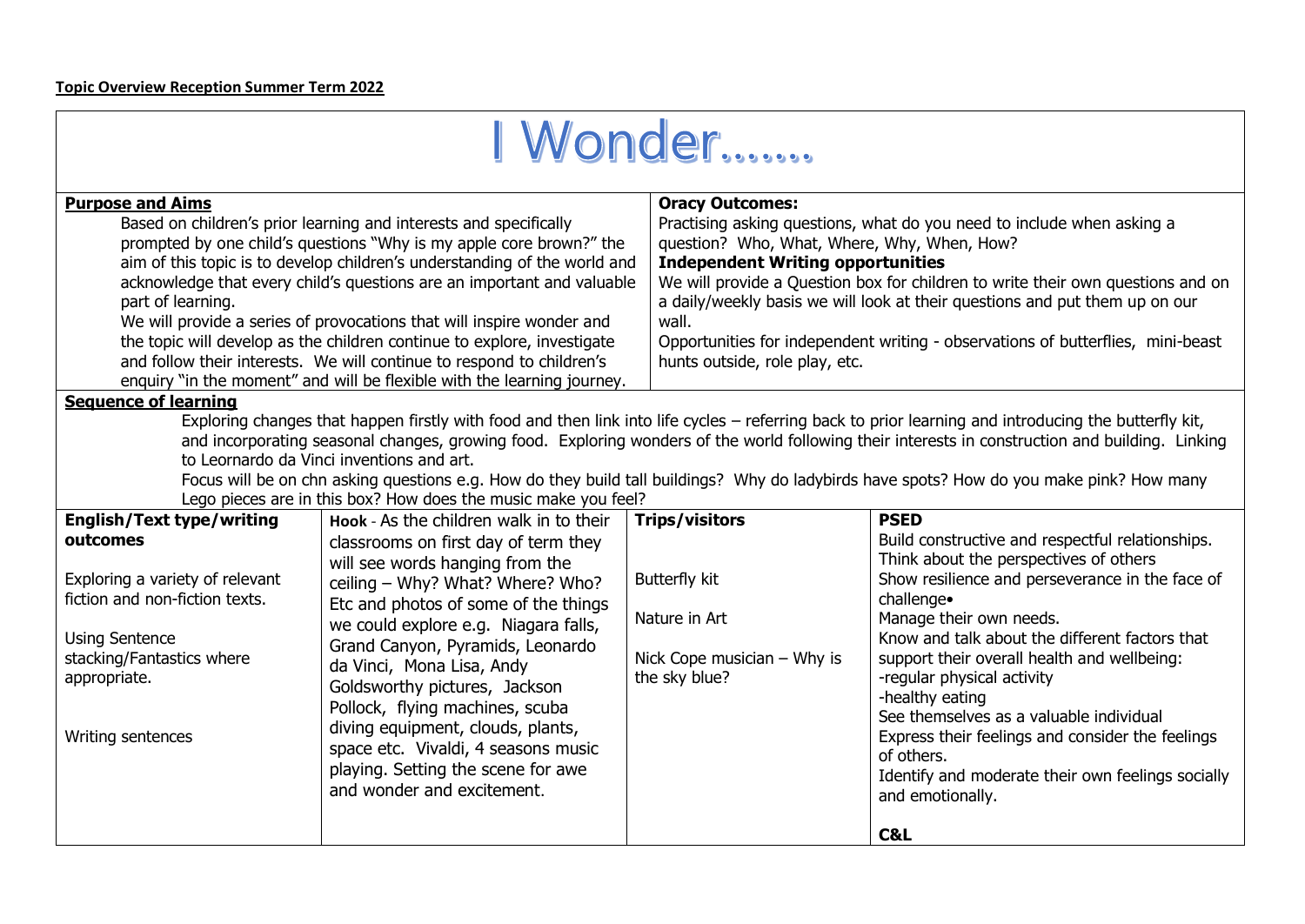## **Food**

On the last day of Spring term we will leave out an apple core in our curiosity cube so we can look at what has happened to it. I wonder why... Remind children that this was a question from Millie D and that asking questions helps us to learn.

Gathering ideas – why has this happened? I wonder what will happen to a banana, piece of bread etc? Let's find out – we will perform experiments (link back to Science workshop) Possible avenues depending on children's interests…. Where does food come from? How is it made? Can we grow our own food, what will we need? Link into changes and remembering past learning and move into….. Seasons/Life Cycles and another surprise visitor – a box with caterpillars in.

ICT/Computing Children will take photos of what they notice inside/ outside.

## **Wonders of the world**

Looking at some of the natural and great wonders of the world e.g. Northern Lights, Grand Canyon, Mount Everest, Taj Mahal and Niagara Falls. Links to prior learning with investigating on Google Earth – Great Wall of China.

Listen to and talk about selected non -fiction to develop a deep familiarity with new knowledge and vocabulary.

Use talk to help work out problems and organise thinking and activities explain how things work and why they might happen. Develop social phrases.

Use new vocabulary in different contexts

## **PD**

Further develop and refine a range of ball skills including: throwing, catching, kicking, passing, batting, and aiming.

Use their core muscle strength to achieve a good posture when sitting at a table or sitting on the floor.

Develop the foundations of a handwriting style which is fast, accurate and efficient.

## **UTW**

| Recognise some similarities and differences<br>between life in this country and life in other |
|-----------------------------------------------------------------------------------------------|
| countries.                                                                                    |
| Comment on images of familiar situations in the                                               |
| past.                                                                                         |
| Compare and contrast characters from stories,                                                 |
| including figures from the past.                                                              |
| Recognise some environments that are different                                                |
| to the one in which they live.                                                                |
| Understand the effect of changing seasons on                                                  |
| the natural world around them.                                                                |
|                                                                                               |
| <b>EAD</b>                                                                                    |
| Create collaboratively sharing ideas, resources                                               |
| and skills.                                                                                   |
| Watch and talk about dance and performance                                                    |
| art, expressing their feelings and responses.                                                 |
| Explore and engage in music making and dance,                                                 |
| performing solo or in groups                                                                  |
|                                                                                               |